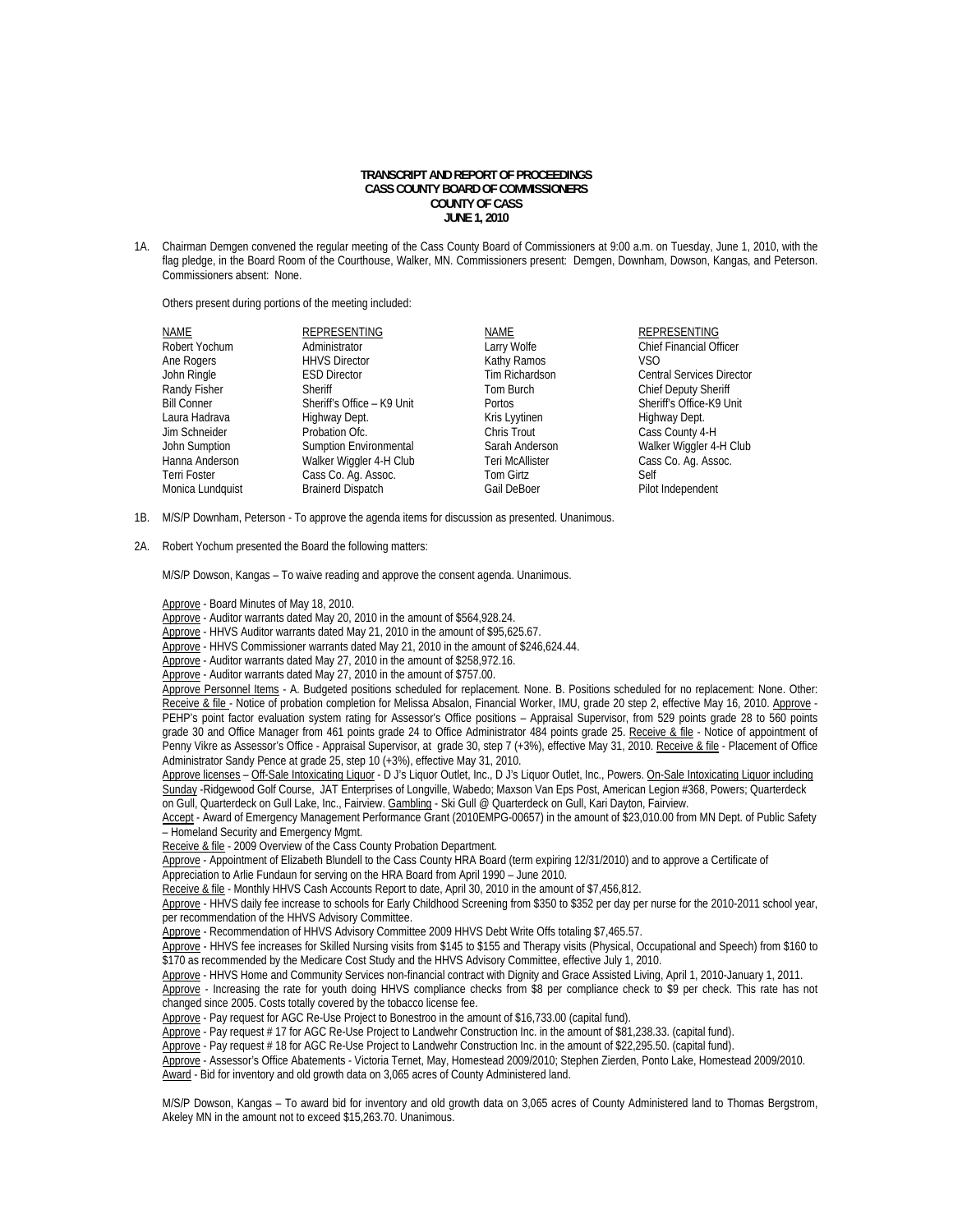Bidder Bidder Bidder Bidder Bidder Bidder Bidder Bidder Bidder Bidder Bidder Bidder Bidder Bidder Bidder Bidder Thomas Bergstrom, Akeley MN  $$15,263.70$ Stan Grossman, Itasca Woodland Services, Inc. Park Rapids MN  $$16,336.45$ <br>Terence Tucker, Tucker Forest Services, Duluth MN (States and S13,394.05 (Determined to be not qualified) Terence Tucker, Tucker Forest Services, Duluth MN

Approve – State of MN tax assessment in the amount of \$2,393.94 (related to IRS audit adjustments for CY 2008 & CY 2009).

2B. Administrator Yochum reported on the Personnel Policy Committee Meeting of May 14, 2010. Items recommended for County Board action included: Election – Leave of Absence, Veterans - Interview Process, and Safety Committee – Administration.

M/S/P Dowson, Downham – To approve the recommendations from the Personnel Policy Committee to amend the Personnel Policies and Rules to read as follows: SECTION 2E 5.1 Safety Director - The County Administrator shall serve as safety director and administer a written workplace accident and injury reduction program that promotes safe and healthful working conditions and is based on clearly stated goals and objectives for meeting those goals. The Personnel Policy Committee shall serve as the County wide Safety Committee pursuant to MN Stat. §182.676. SECTION 2E 10 Veterans Policy - The provisions of MN Stat. §43A11 and §§197.455-197.50 provide for specific Military Veteran's rights for qualified persons when hiring or in the event of dismissal or other disciplinary action. The privileges set forth in those statutes shall be granted, not withstanding other provisions of this policy. Candidates with approved non-disabled veteran's preference shall receive five (5) points, and candidates with approved disabled veteran's preference shall receive ten (10) points that are added to the one hundred (100) point scoring system utilized to determine which applicants are to be interviewed. Veteran's preference credit increases the chance of being called for an interview, but the appointing authority may hire any certified applicant. If a qualified Veteran is to be subject to dismissal, notice of intent to dismiss shall be given to the County Administrator and the County Attorney for review regarding Veterans Preference. SECTION 3B 1 Selection Process - The selection process may consist of one or any combination of the following methods: ability tests, achievement tests, performance tests, ratings of training and experience, interviews, evaluation of daily work performance, physical ability tests, work samples and/or other acceptable selection techniques. Any method chosen shall evaluate only those criteria necessary to perform adequately in the position. The selection process of certain positions in the Health, Human, and Veteran Services Department shall be covered by MN Rules Chapter 9575 known as the "Merit System". All other selection methods utilized for determining candidates for interviews shall utilize a one hundred (100) point scoring system and apply veterans' preference per Section 2E. 10 of these policies. SECTION 5F 5 Election Days - Every employee who is eligible to vote in an election has the right to be absent from work for the time necessary to appear at the employee's polling place, cast a ballot, and return to work on the day of that election, without penalty or deduction from salary or wages because of the absence. Employee shall notify their supervisor prior to leaving and upon return. For purposes of this section, "election" means a regularly scheduled state primary or general election, an election to fill a vacancy in the office of United States senator or United States representative, or an election to fill a vacancy in the office of state senator or state representative. Unanimous.

- 2C. Administrator Robert Yochum reported on the Association of MN Counties District II Meeting of Wednesday, May 26, 2010. Items discussed at the meeting included State budget deficits (\$2.962B for fiscal year 2010-2011 and \$4.619B for fiscal year 2012-2013) and a summary of 2010 legislative actions. Mr. Yochum commented that Chief Financial Officer Larry Wolfe and the Department Heads are evaluating the impact of the 2010 legislative session on Cass County Programs. No action necessary at this time.
- 3A. HHVS Director Ane Rogers presented the child placement costs for April, 2010, in the amount of \$158,547.

M/S/P Downham, Peterson – To receive & file the child placement cost report for April, 2010, in the amount of \$158,547. Unanimous.

3B. Veteran Services Officer, Kathy Ramos summarized 635 telephone and personal contacts with veterans during the first quarter in 2010.

M/S/P Kangas, Peterson – To receive & file the 1st quarter Veteran Services report. Unanimous.

- 3C. HHVS Director Ane Rogers updated the Board on the changes to the GAMC (General Assistance Medical Care) health care program for adults without dependent children, between the ages of 21 and 65, who are not disabled or pregnant. In April, 2010 there were 354 clients on the GAMC program in Cass County (includes clients transitioning to MinnesotaCare). All 354 clients will be being informed of their health care program choices, including Coordinated Care Delivery Systems (available only at certain hospitals and all located in the metro area), or MinnesotaCare. County agencies will continue to pay the MinnesotaCare transition premium through the end of each enrollee's current six month budget period at which time the client must complete a renewal form to become eligible for MinnesotaCare. Once on MinnesotaCare, the premium payment becomes the responsibility of the enrollee. No action necessary at this time.
- 3D. Ms. Rogers provided a status report on the Family Connections grant. The State grant provides coordinated case management and family support services to families with young children who are receiving MFIP support. The initial grant cycle was October 1, 2007 through September 30, 2010 and then extended through December 31, 2010. The related social worker position has been open and unfilled since February 1, 2010 with remaining staff assisting. The grant is not renewable and will no longer be available through DHS. The Director recommended that the Family Connections social worker position be eliminated December 31, 2010. Ms. Rogers added that a report will be made to the Board at the conclusion of this grant program.

M/S/P Kangas, Peterson – To approve elimination of the HHVS Family Connections Grant social worker position effective December 31, 2010. Unanimous.

4A. Program Coordinator for 4-H Youth Development Chris Trout updated the Board on the 4-H program which enhances learning and leadership opportunities for youth at the community, county, and state level. Currently there are 140 youth enrolled as club members in nine 4-H Clubs. Ms. Trout thanked the Board for their support of the Cass County 4-H Program. At this time, Ms. Trout introduced Sarah, and Hannah Anderson of the Walker Wigglers 4-H Club. Sarah Anderson updated the Board on the sprouting program that she participated in along with being the Walker Wigglers Treasurer and that she has wrote a grant for the club. Hannah Anderson briefed the Board on participating in a chickadee and blue jay area bird count and a photography program. The Board thanked the young ladies for the update. No action necessary at this time.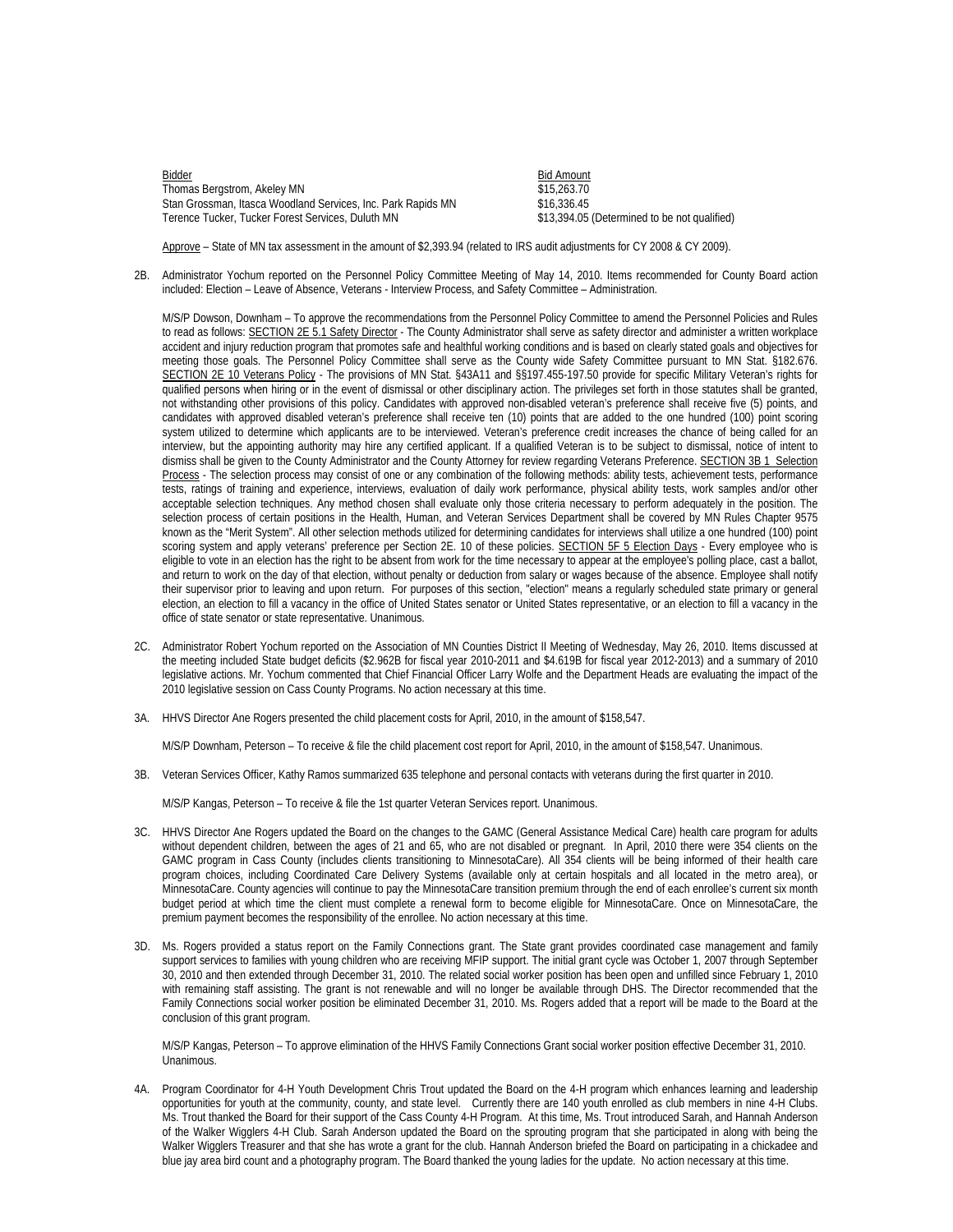5A. Pine River Agricultural Association members Terri Foster, and Teri McAllister appeared before the Board to personally thank the Cass County Board of Commissioners for their continued support of the Cass County Fair held in Pine River each year. This year the fair will be held on July 29, through August 1, 2010 in Pine River. Ms. Terri Foster presented the scheduled events during the 2010 Cass County Fair at Pine River and explained the need for Cass County to continue a contribution and that the 4-H exhibitor numbers are up from the previous years.

 M/S/P Peterson, Kangas – To authorize a FY2010 contribution to the Cass County Agricultural Association - Pine River Fair in the amount of \$2,250 per the November 2, 2009 recommendation of the Citizen Budget Committee. Unanimous.

6A. Chief Financial Officer Larry Wolfe presented Resolution No. 24-10, which annually determines the formula for the tax forfeited fund settlement. Mr. Wolfe discussed the projected distribution amounts (approximately \$1.3M) to the Cass County general fund and qualifying cities, schools and townships within Cass County.

Commissioner Dowson offered Resolution No. 24-10 and moved its adoption, Commissioner Downham seconded:

WHEREAS, Minnesota Statute 282.08 specifies that any county board may annually by resolution set aside no more than 30 percent of the taxforfeited settlement for reforestation.

WHEREAS, Minnesota Statute 282.08 further specifies that any county board may annually by resolution set aside no more than 20 percent of the tax-forfeited settlement for acquisition and maintenance of county recreational areas.

WHEREAS, It is in the best interest of Cass County to promote reforestation and recreational development within the county.

THEREFORE, BE IT RESOLVED that 25 percent of the tax-forfeited settlement be set aside for reforestation, and 15 percent of the tax-forfeited settlement be set aside for maintenance of recreational areas.

Resolution No. 24-10 was adopted by majority vote: Ayes: Demgen, Downham, Dowson, Kangas, Peterson. Nays: None.

7A. Construction/Design Highway Engineer Laura Hadrava and Assistant County Engineer Kris Lyytinen presented the bid results that had been opened on Tuesday, May 25, 2010 on SP 11-601-17(CSAH#1), SAP 11-602-07(Replace RPC culverts) and CP 2008-2 (CR 163, Big Leech Road, CSAH #12, & Shingobee Trail Connection).

Project No.: SP 011-601-017 (CSAH #1 Reconstruction) Engineers Estimate \$3,059,329.40

| Bidder                        | <b>Total Bid Amount</b> | Percent Over/Under Estimate |
|-------------------------------|-------------------------|-----------------------------|
| Tri-City Paving, Inc.         | \$3,198,521.98          | 4.55% Over Estimate         |
| Knife River Materials         | \$3,253,998.96          | 6.36% Over Estimate         |
| J.R. Ferche, Inc.             | \$3,390,087.71          | 10.81% Over Estimate        |
| Anderson Brothers Constr. Co. | \$3.504.926.14          | 14.57% Over Estimate        |
| Mark Sand & Gravel Co.        | \$3,621,679.25          | 18.38% Over Estimate        |
| Central Specialties, Inc.     | \$4,127,683.17          | 34.92% Over Estimate        |

M/S/P Kangas, Peterson - To award the bid to the following apparent low bidder (received on May 25, 2010) for SP 011-601-017 (CSAH 1 Reconstruction) - Tri-City Paving, Inc. in the bid amount of \$3,198,521.98 contingent upon MnDOT approval. Unanimous.

Project No.: SAP 011-602-007 - SAP 11-602-07 (Replace various RCP Culverts) Engineers Estimate \$126,041.10

| <b>Total Bid Amount</b> | Percent Over/Under Estimate |
|-------------------------|-----------------------------|
| \$117,722.50            | 6.60% Under Estimate        |
| \$133,648.82            | 6.04% Over Estimate         |
| \$137,827.00            | 9.35% Over Estimate         |
| \$158,936.00            | 26.10% Over Estimate        |
| \$161,120.40            | 27.83% Over Estimate        |
|                         |                             |

M/S/P Kangas, Peterson - To award the bid to the following apparent low bidder (received on May 25, 2010) for SAP 11-602-07 (replace reinforced concrete pipe culverts) - Tri-City Paving, Inc. in the bid amount of \$117,722.50 contingent upon MnDOT approval. Unanimous.

Project No.: CP 2008-2 (CR #163), CM 2010-5 (CSAH #12), CM 2010-6 (Big Leech Road & Shingobee Trail Connection).

| Bidder                            | <b>Total Bid Amount</b> |
|-----------------------------------|-------------------------|
| Anderson Brother Construction Co. | \$425,404.23            |
| Tri-City Paving, Inc.             | \$453,194.28            |
| Knife River Materials             | \$572,048.63            |

M/S/P Dowson, Downham - To award the bid to the following apparent low bidder (received on May 25, 2010) for Project No.: CP 2008-2 (CR #163), CM 2010-5 (CSAH #12), CM 2010-6 (Big Leech Road & Shingobee Trail Connection) - Anderson Brother Construction Co. in the bid amount of \$425,404.23 contingent upon MnDOT approval. Unanimous.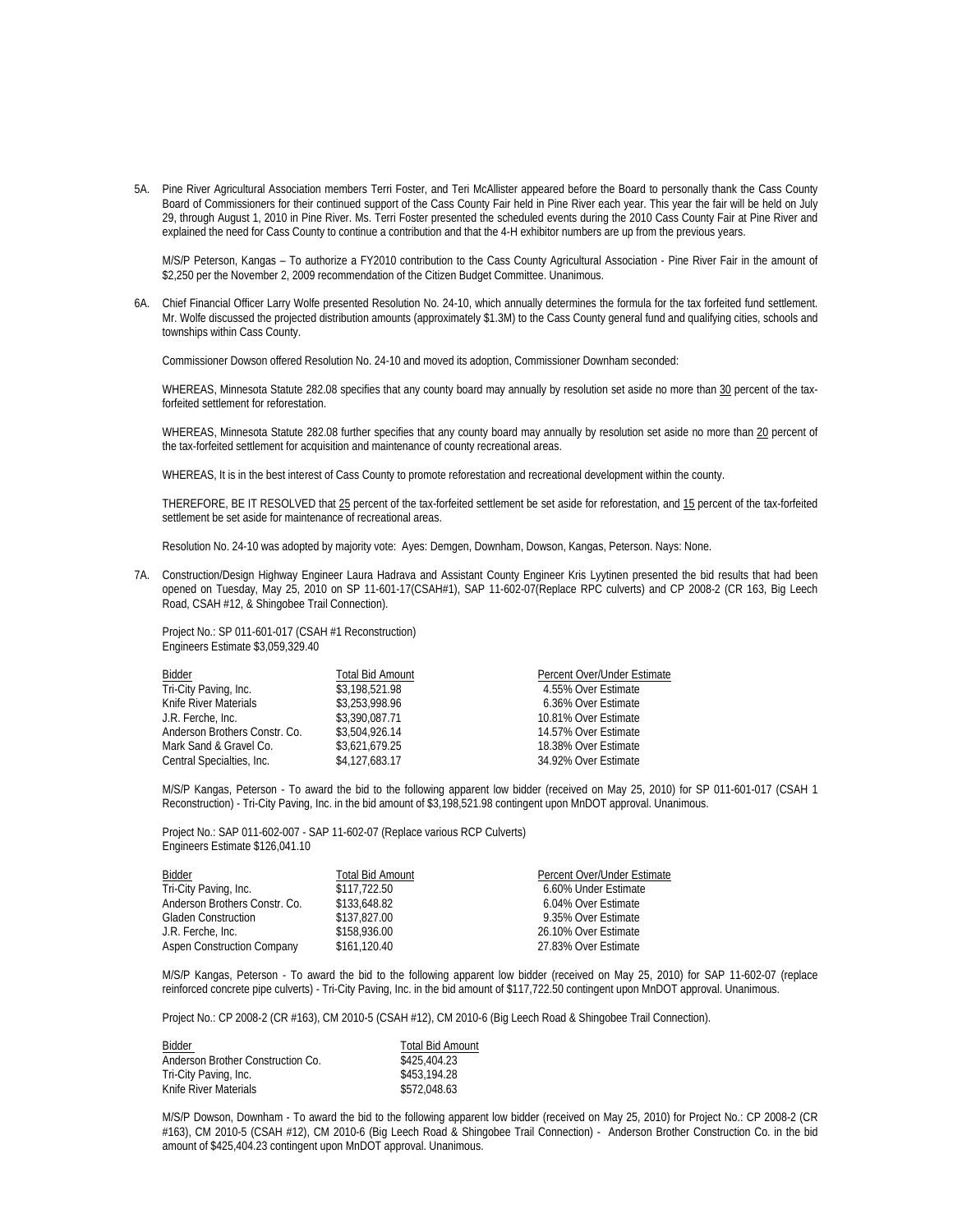7B. County Administrator Yochum presented the draft Shingobee Trail Connection - Phase II Agreement. The agreement provides for County supervised construction of a 2.4 mile continuation of the Heartland Trail from downtown Walker to the southern intersection of Cass County Road #163 and State Hwy.'s #200/371 (via Walker Bay Boulevard and a 2,000 ft. portion of the abandoned railroad bed). Mr. Yochum added that Cass County will be reimbursed for all construction costs from Shingobee Township and the City of Walker utilizing a Federal Trail Grant Program, Cass County Conservation Trust Fund #73, and the City of Walker.

 M/S/P Dowson, Downham – To approve the agreement between the County of Cass, Shingobee Township, and the City of Walker for the construction of the Shingobee Trail Connection Phase II. Unanimous.

8A. ESD Director John Ringle presented three (3) proposed perpetual conservation easement agreements designed to protect water resources of Cass County. The Joselyn Family has donated a conservation easement to Cass County to protect 80.7 acres and 2210 ft. of shoreline on Tamarack Lake in Ponto Lake Township, the Duncan Family has donated 48.6 acres and 2546 ft. of shoreline on Wabedo Lake, and the Johnson Family (Wabedo Woods) has donated 7.5 acres and 940 ft. of lakeshore on Wabedo Lake, both in Wabedo Township.

 M/S/P Downham, Peterson - To authorize acceptance of three Conservation Easements: the Joselyn Family donation to protect 80.7 acres and 2210 ft. of shoreline on Tamarack Lake in Ponto Lake Township, and the Duncan Family donation to protect 48.6 acres and 2546 ft. of shoreline on Wabedo Lake, and the Johnson family (Wabedo Woods) donation to protect 7.5 acres and 940 ft. of lakeshore on Wabedo Lake, both in Wabedo Township. Unanimous.

8B. Mr. Ringle updated the Board on Cass County's award of \$300,000 under the 2010 Legislative and Citizens Committee for Minnesota Resources (LCCMR) legislation to act a fiscal agent and work with the Leech Lake Area Watershed Foundation for the project "Conserving Sensitive and Priority Shorelands in Cass County". Mr. Ringle presented Resolution No. 25-10 for Cass County to act as fiscal sponsor for the 2010 LCCMR project "Conserving Sensitive and Priority Shorelands in Cass County".

Commissioner Dowson offered Resolution No. 25-10 and moved its adoption, and Commissioner Downham seconded:

Legislative Commission on Minnesota Resources Environment and Natural Resources Trust Fund Recipient Resolution

BE IT RESOLVED that Cass County act as legal sponsor for the project contained in MN Laws 2010, Chapter 362, Section 2, Subdivision 4(h) "Sensitive and Priority Shoreland in Cass County"

BE IT FURTHER RESOLVED that Cass County has the financial capability to ensure adequate completion of the project and certifies that it will comply with all applicable laws and regulations as stated in the grant agreement.

NOW, THEREFORE BE IT RESOLVED that John P. Ringle, Environmental Services Director and Robert Yochum, County Administrator are hereby authorized to execute such agreements as are necessary to implement the project on behalf of the recipient.

Resolution No. 25-10 was adopted by majority vote: Ayes: Demgen, Downham, Dowson, Kangas, Peterson. Nays: None.

9A. Central Services Director Tim Richardson presented a synopsis of a voluntary OSHA inspection conducted by the MN Department of Labor & Industry. Sites inspected included the Courthouse campus, HHVS, Highway Department, one Highway maintenance facility and the Land Department. Mr. Richardson presented a list of deficiencies that need corrective action within 90 calendar days (from May 5<sup>th).</sup> Included in the list of deficiencies were appropriate electrical outlets, storage of fuel, power equipment storage, chemical labeling, emergency eyewash stations and administrative follow-up such as a wide countywide safety committee.

 M/S/P Dowson, Peterson – To receive & file the summary report and request Director Richardson to report back with a corrective action plan. Unanimous.

9B. Mr. Richardson presented four electrical contractor quotes opened on Friday, May 28, 2010 for electrical work needed for OSHA compliance.

## RFP for Electrical Repairs

|                     | Base Rate1 | Base Rate 2 | Discount               | Hours  | Insurance                  |
|---------------------|------------|-------------|------------------------|--------|----------------------------|
| Company             | Journeyman | Apprentice  |                        |        | <\$50,000 Total Contract   |
| Lowe Electric       | \$45       | n/a         | Cost                   | Anv    | ΟK                         |
| Olson Electric      | \$46       | n/a         | $Cost + 15\%$          | Anv    | ΟK                         |
| Trosen Electric     | \$48       | \$38        | 25% off list           | Anv    | ΟK                         |
| Northwoods Electric | \$38       | n/a         | 20% off material quote | 7-3:30 | Not to County requirements |

M/S/P Dowson, Peterson – To award the electrical contractor quote to correct the electrical deficiencies needed for OSHA compliance to Lowe Electric in the base rate for Journeyman at \$45.00/hour, plus purchase of materials at cost with work completed by no later than July 23, 2010. Unanimous.

9C. Mr. Richardson informed the Board that Cass County was selected by the Office of Energy Security (OES), part of the State of MN, Department of Commerce, for approval of an Energy Efficiency and Conservation Block Grant. Final approval is pending receipt of certain program identifiers (DUNS number, CCR number, and Financial Statement), as well as agreeing to stipulated reporting requirements. Our grant proposal asked for \$100,000 out of a project of \$400,000 (\$377,119 estimated for HVAC system improvements).